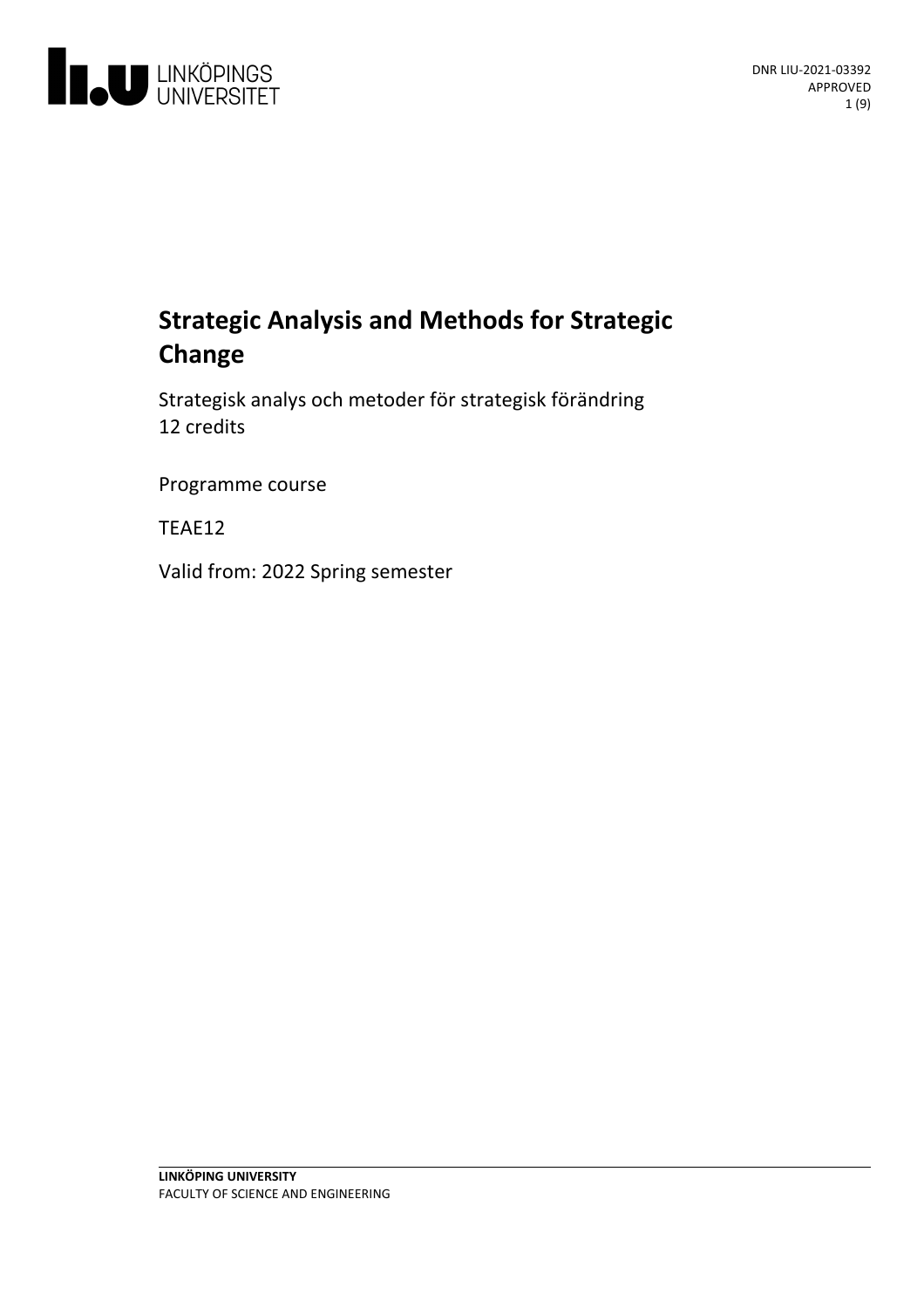| <b>Determined by</b>                                                | Main field of study                                       |                                      |
|---------------------------------------------------------------------|-----------------------------------------------------------|--------------------------------------|
| Board of Studies for Industrial<br><b>Engineering and Logistics</b> | Industrial Engineering and<br>Management                  |                                      |
| Date determined                                                     | Course level                                              | <b>Progressive</b><br>specialisation |
| 2021-09-01                                                          | Second cycle                                              | A1X                                  |
| <b>Revised by</b>                                                   | Disciplinary domain                                       |                                      |
|                                                                     | Technology                                                |                                      |
| <b>Revision date</b>                                                | Subject group<br>Industrial Engineering and<br>Management |                                      |
|                                                                     |                                                           |                                      |
| <b>Offered first time</b>                                           | <b>Offered for the last time</b>                          |                                      |
| Autumn semester 2017                                                |                                                           |                                      |
| <b>Department</b>                                                   | <b>Replaced by</b>                                        |                                      |
| Institutionen för ekonomisk och<br>industriell utveckling           |                                                           |                                      |

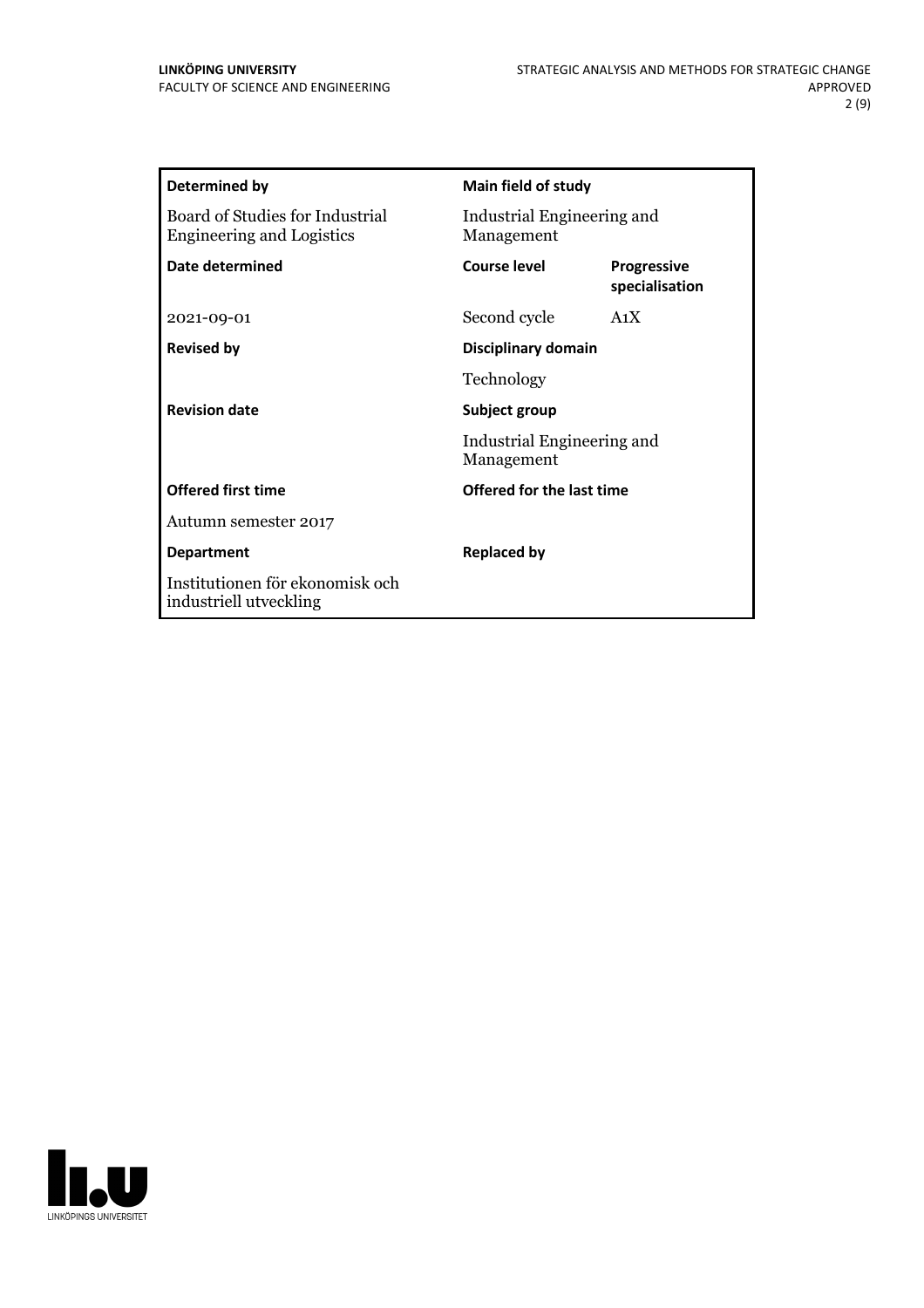# Specific information

May not be included in the same degree as TEAE10.

Not generically selectable for students in semester 7 and above, see Entry requirements.

# Course offered for

- Master of Science in Industrial Engineering and Management
- Master of Science in Industrial Engineering and Management International

## Entry requirements

This course concludes the master profile Strategic Management and Control for the I/Ii program, and it is required that the student has already passed the preparatory profile courses. Prior to the start of the course, the examiner/director of studies will verify that participating students have sufficient knowledge, see information under Prerequisites.

# Prerequisites

Corporate Strategies, Management Control and one more elective course from the master profile Strategic Management and Control.

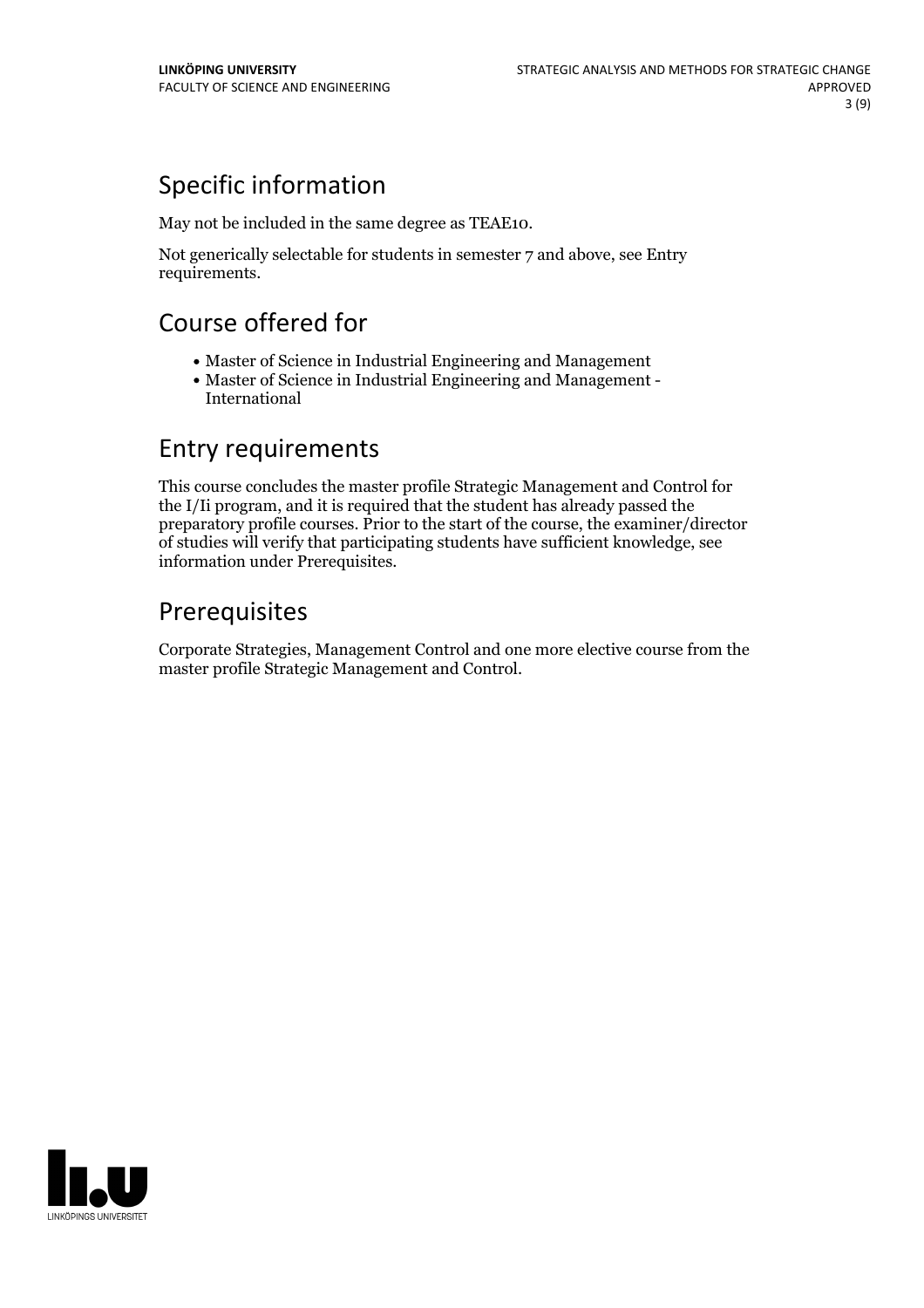## Intended learning outcomes

Upon completing the course, students should be able to carry out systematic strategic analyses of industrial companies and apply different approaches to strategic change aiming at developing companies' businesses. More specifically, students should be able to:

- Apply different methods and tools for strategic analyses and change as well as understand the possibilities and challenges to be found in strategy development and strategic change management in industrial companies
- Understand strategic congruence and the interplay between strategic management and management control and how this contributes to
- competitive advantage.<br>• Carry out systematic analyses, through the application of strategic methods and tools, of industrial companies and identify areas for improvement, both from a technical and a strategic point of view, as well as discuss societal effects. Communicate analyses and solutions to industrially oriented strategic
- challenges and argue for their applicability from both a theoretical and practical perspective.<br>• Follow and contribute in academic discussions regarding research in
- strategic management.

## Course content

Strategic analyses, Strategic change and development, Strategic management, Business models, Business model innovation, Strategic alliances, Mergers and acquisitions, Dynamic capabilities, Strategic sustainability.

For more details, see course web page.

## Teaching and working methods

Lectures, Seminars (e.g. case and literature seminars), Project work.

## Examination

| UPG1 | <b>Compulsory Seminars</b> | 2 credits | U.G        |
|------|----------------------------|-----------|------------|
| PRA1 | Project                    | 5 credits | U, 3, 4, 5 |
| MUN1 | Oral Examination           | 5 credits | U, 3, 4, 5 |

## Grades

Four-grade scale, LiU, U, 3, 4, 5

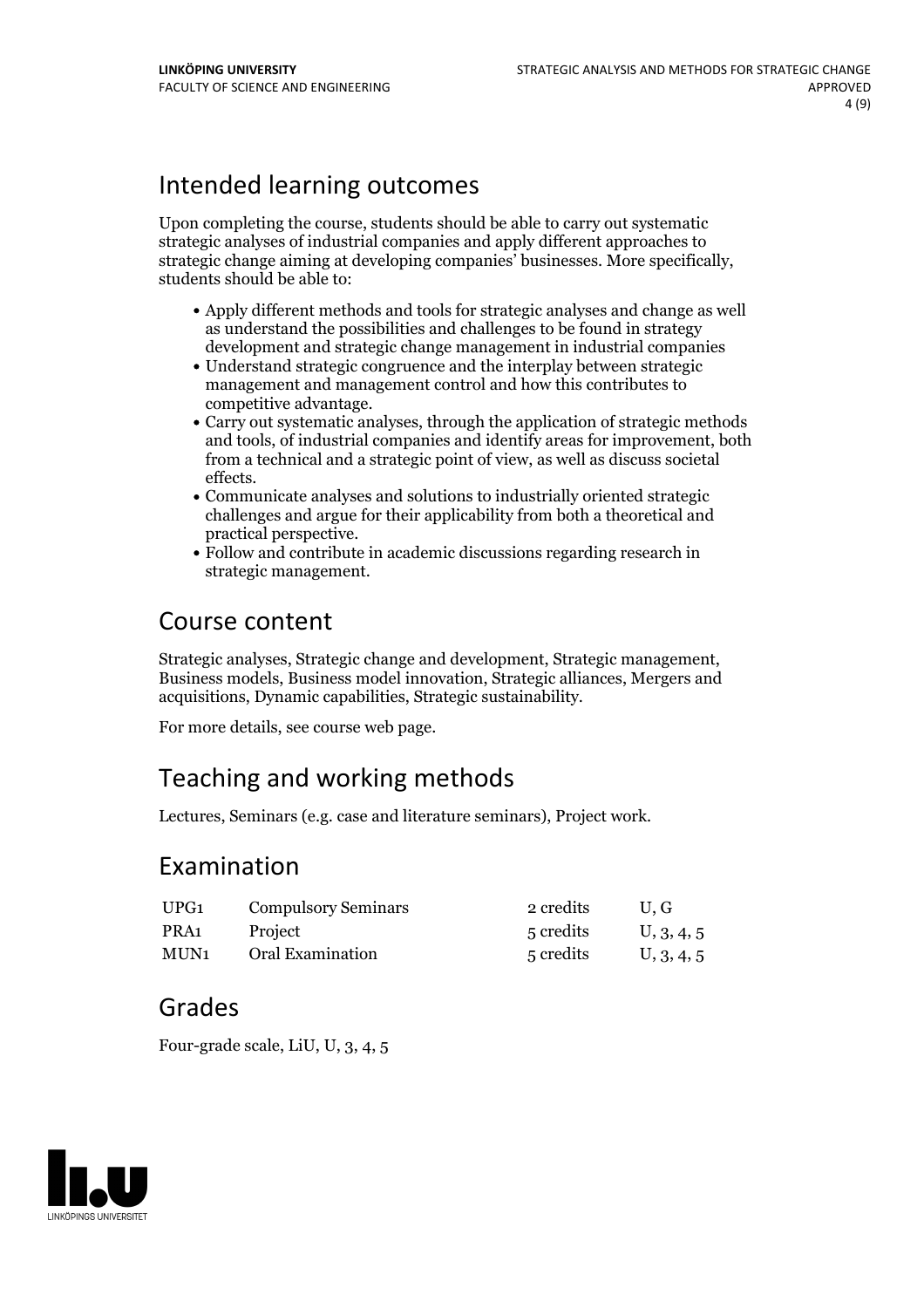# **Common rules**

### Course syllabus

A syllabus must be established for each course. The syllabus specifies the aim and contents of the course, and the prior knowledge that a student must have in order to be able to benefit from the course.

## Timetabling

Courses are timetabled after a decision has been made for this course concerning its assignment to a timetable module.

### Interruption in and deregistration from a course

The LiU decision, Guidelines concerning confirmation of participation in education (Dnr LiU-2020-02256), states that interruptions in study are to be recorded in Ladok. Thus, all students who do not participate in a course for which they have registered must record the interruption, such that the registration on the course can be removed. Deregistration from or interrupting a course is carried out using <sup>a</sup> web-based form: https://www.lith.liu.se/for- [studenter/kurskomplettering?l=en.](https://www.lith.liu.se/for-studenter/kurskomplettering?l=en)

## Cancelled coursesand changes to the course syllabus

Courses with few participants (fewer than 10) may be cancelled or organised in a manner that differs from that stated in the course syllabus. The Dean is to deliberate and decide whether a course is to be cancelled or changed from the course syllabus.

## Guidelines relating to examinations and examiners

For details, see Guidelines for education and examination for first-cycle and second-cycle education at Linköping University, Dnr LiU-2020-04501 [\(http://styrdokument.liu.se/Regelsamling/VisaBeslut/917592\)](http://styrdokument.liu.se/Regelsamling/VisaBeslut/917592).

An examiner must be employed as a teacher at LiU according to the LiU Regulations for Appointments, Dnr LiU-2021-01204 [\(https://styrdokument.liu.se/Regelsamling/VisaBeslut/622784](https://styrdokument.liu.se/Regelsamling/VisaBeslut/622784)). For courses in second-cycle, the following teachers can be appointed as examiner: Professor (including Adjunct and Visiting Professor), Associate Professor (including Adjunct), Senior Lecturer (including Adjunct and Visiting Senior Lecturer), Research Fellow, or Postdoc. For courses in first-cycle, Assistant Lecturer (including Adjunct and Visiting Assistant Lecturer) can also be appointed as examiner in addition to those listed for second-cycle courses. In exceptional cases, a Part-time Lecturer can also be appointed as an examiner at both first- and second cycle, see Delegation of authority for the Board of Faculty of Science and Engineering.

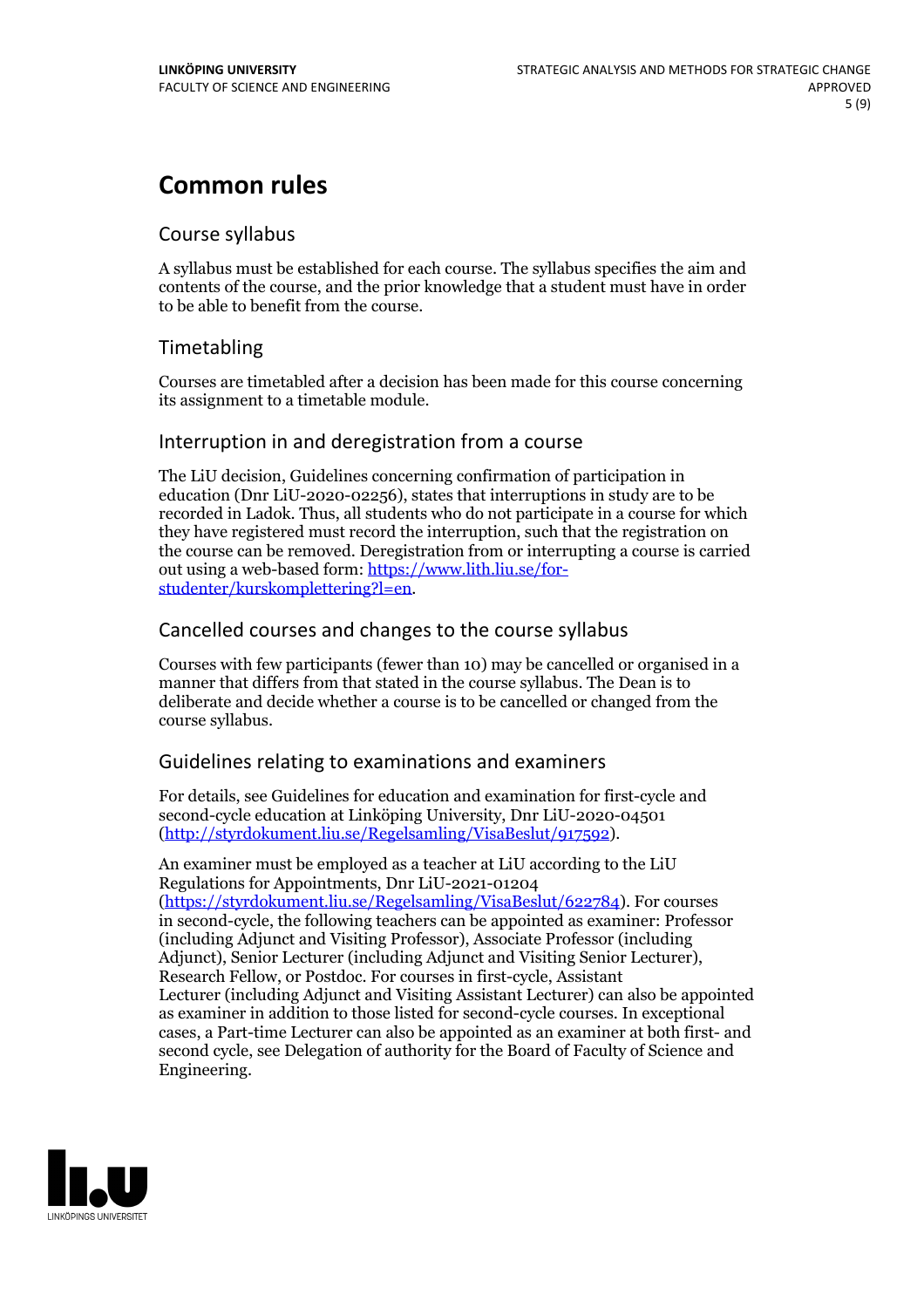## Forms of examination

#### **Principles for examination**

Written and oral examinations and digital and computer-based examinations are held at least three times a year: once immediately after the end of the course, once in August, and once (usually) in one of the re-examination periods. Examinations held at other times are to follow a decision of the faculty programme board.

Principles for examination scheduling for courses that follow the study periods:

- courses given in VT1 are examined for the first time in March, with re-examination in June and August
- courses given in VT2 are examined for the first time in May, with re-examination in August and October
- courses given in HT1 are examined for the first time in October, with re-examination in January and August
- courses given in HT2 are examined for the first time in January, with re-examination in March and in August.

The examination schedule is based on the structure of timetable modules, but there may be deviations from this, mainly in the case of courses that are studied and examined for several programmes and in lower grades (i.e. 1 and 2).

Examinations for courses that the faculty programme board has decided are to be held in alternate years are held three times during the school year in which the course is given according to the principles stated above.

Examinations for courses that are cancelled orrescheduled such that they are not given in one or several years are held three times during the year that immediately follows the course, with examination scheduling that corresponds to the scheduling that was in force before the course was cancelled or rescheduled.

When a course, or a written examination (TEN, DIT, DAT), is given for the last time, the regular examination and two re-examinations will be offered. Thereafter, examinations are phased out by offering three examinations during the following academic year at the same times as the examinations in any substitute course. If there is no substitute course, three examinations will be offered during re- examination periods during the following academic year. Other examination times are decided by the faculty programme board. In all cases above, the examination is also offered one more time during the academic year after the following, unless the faculty programme board decides otherwise. In total, 6 re-examinations are offered, of which 2 are regular re-examinations. In the examination registration system, the examinations given for the penultimate time and the last time are denoted.

If a course is given during several periods of the year (for programmes, or on different occasions for different programmes) the faculty programme board or boards determine together the scheduling and frequency of re-examination occasions.

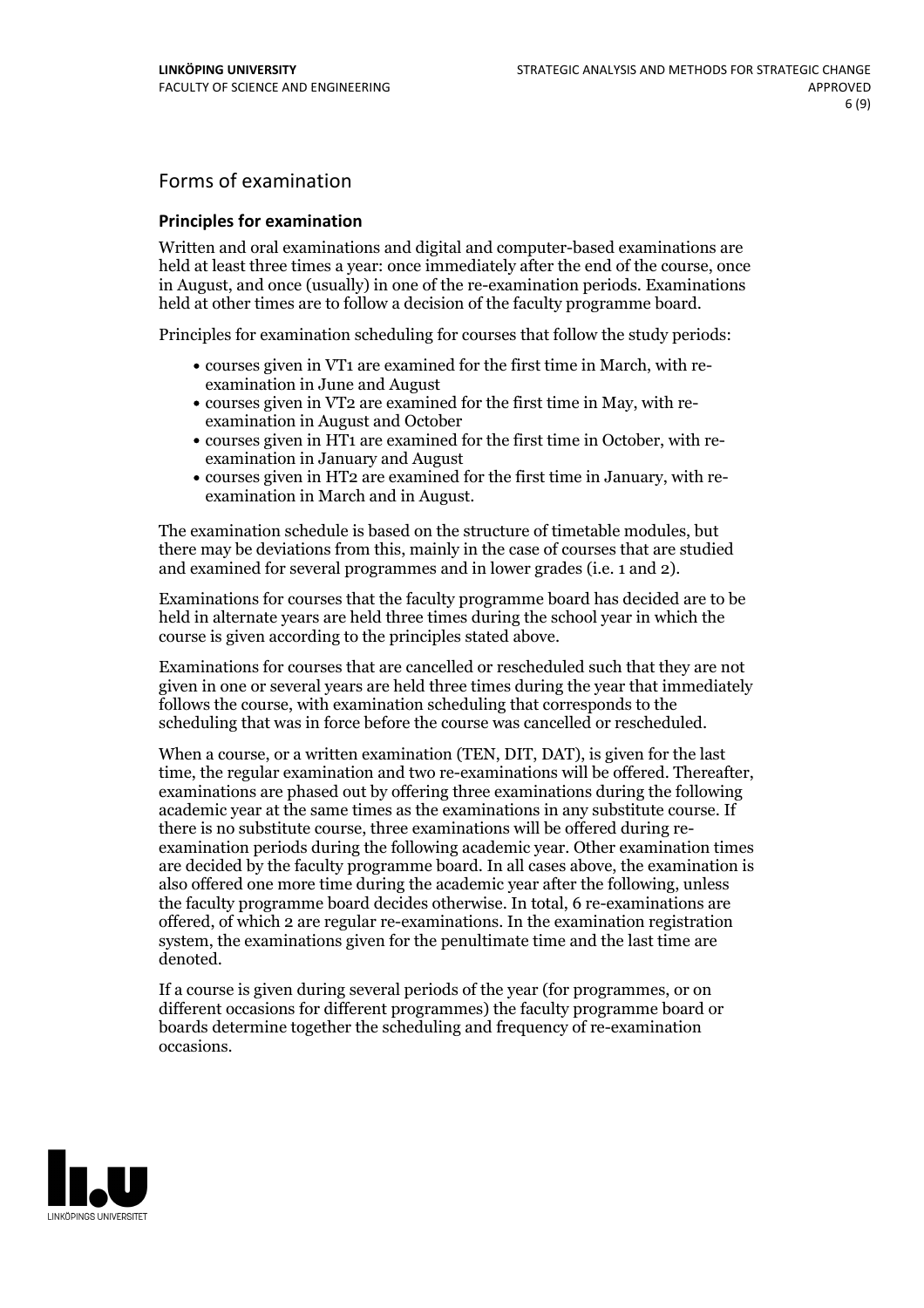### **Retakes of other forms of examination**

Regulations concerning retakes of other forms of examination than written examinations and digital and computer-based examinations are given in the LiU guidelines for examinations and examiners, [http://styrdokument.liu.se/Regelsamling/VisaBeslut/917592.](http://styrdokument.liu.se/Regelsamling/VisaBeslut/917592)

#### **Course closure**

For Decision on Routines for Administration of the Discontinuation of Educational Programs, Freestanding Courses and Courses in Programs, see DNR LiU-2021-04782. After a decision on closure and after the end of the discontinuation period, the students are referred to a replacement course (or similar) according to information in the course syllabus or programme syllabus. If a student has passed some part/parts of a closed program course but not all, and there is an at least partially replacing course, an assessment of crediting can be made. Any crediting of course components is made by the examiner.

### **Registration for examination**

In order to take an written, digital or computer-based examination, registration in advance is mandatory, see decision in the university's rule book [https://styrdokument.liu.se/Regelsamling/VisaBeslut/622682.](https://styrdokument.liu.se/Regelsamling/VisaBeslut/622682) An unregistered student can thus not be offered a place. The registration is done at the Student Portal or in the LiU-app during the registration period. The registration period opens 30 days before the date of the examination and closes 10 days before the date of the examination. Candidates are informed of the location of the examination by email, four days in advance.

### **Code of conduct for students during examinations**

Details are given in a decision in the university's rule book: <http://styrdokument.liu.se/Regelsamling/VisaBeslut/622682>.

#### **Retakes for higher grade**

Students at the Institute of Technology at LiU have the right to retake written examinations and digital and computer-based examinations in an attempt to achieve a higher grade. This is valid for all examination components with code "TEN", "DIT" and "DAT". The same right may not be exercised for other examination components, unless otherwise specified in the course syllabus.

A retake is not possible on courses that are included in an issued degree diploma.

#### **Grades**

The grades that are preferably to be used are Fail (U), Pass (3), Pass not without distinction  $(4)$  and Pass with distinction  $(5)$ .

- Grades U, 3, 4, 5 are to be awarded for courses that have written or digital examinations.<br>• Grades Fail (U) and Pass (G) may be awarded for courses with a large
- degree of practical components such as laboratory work, project work and

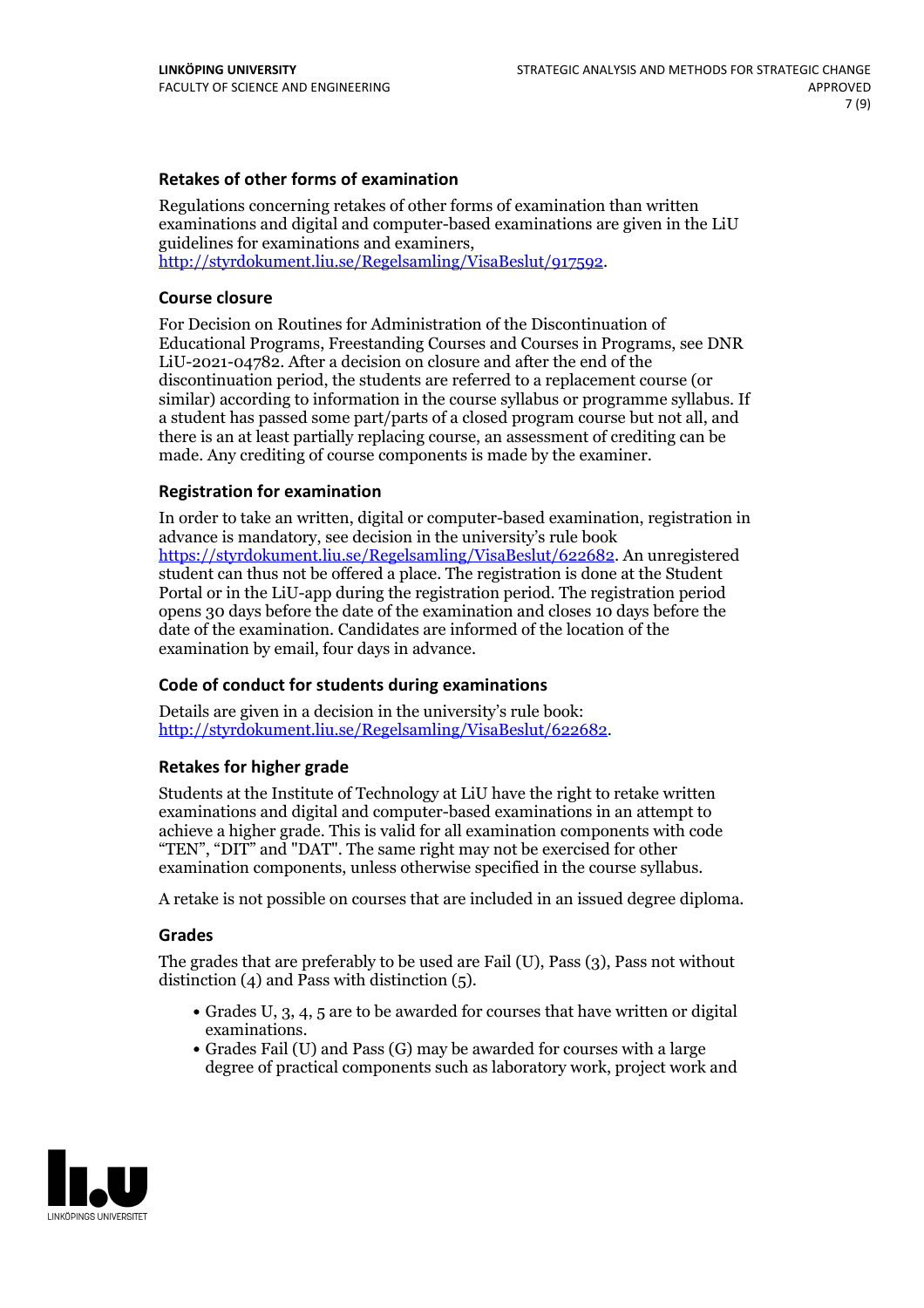group work.<br>• Grades Fail (U) and Pass (G) are to be used for degree projects and other independent work.

### **Examination components**

The following examination components and associated module codes are used at the Faculty of Science and Engineering:

- Grades U, 3, 4, 5 are to be awarded for written examinations (TEN) and
- digital examinations (DIT).<br>• Examination components for which the grades Fail (U) and Pass (G) may be awarded are laboratory work (LAB), project work (PRA), preparatory written examination (KTR), digital preparatory written examination (DIK), oral examination (MUN), computer-based examination (DAT), home
- assignment (HEM), and assignment (UPG).<br>• Students receive grades either Fail (U) or Pass (G) for other examination components in which the examination criteria are satisfied principally through active attendance such as tutorial group (BAS) or examination item
- (MOM).<br>• Grades Fail (U) and Pass (G) are to be used for the examination components Opposition (OPPO) and Attendance at thesis presentation (AUSK) (i.e. part of the degree project).

In general, the following applies:

- 
- Mandatory course components must be scored and given <sup>a</sup> module code. Examination components that are not scored, cannot be mandatory. Hence, it is voluntary to participate in these examinations, and the voluntariness must be clearly stated. Additionally, if there are any associated conditions to
- the examination component, these must be clearly stated as well.<br>• For courses with more than one examination component with grades U,3,4,5, it shall be clearly stated how the final grade is weighted.

For mandatory components, the following applies (in accordance with the LiU Guidelines for education and examination for first-cycle and second-cycle

[http://styrdokument.liu.se/Regelsamling/VisaBeslut/917592\)](http://styrdokument.liu.se/Regelsamling/VisaBeslut/917592):

If special circumstances prevail, and if it is possible with consideration of the nature of the compulsory component, the examiner may decide to replace the compulsory component with another equivalent component.

For possibilities to alternative forms of examinations, the following applies (in accordance with the LiU Guidelines for education and examination for first-cycle [http://styrdokument.liu.se/Regelsamling/VisaBeslut/917592\)](http://styrdokument.liu.se/Regelsamling/VisaBeslut/917592):

If the LiU coordinator for students with disabilities has granted a student the right to an adapted examination for a written examination in an examination hall, the student has the right to it.